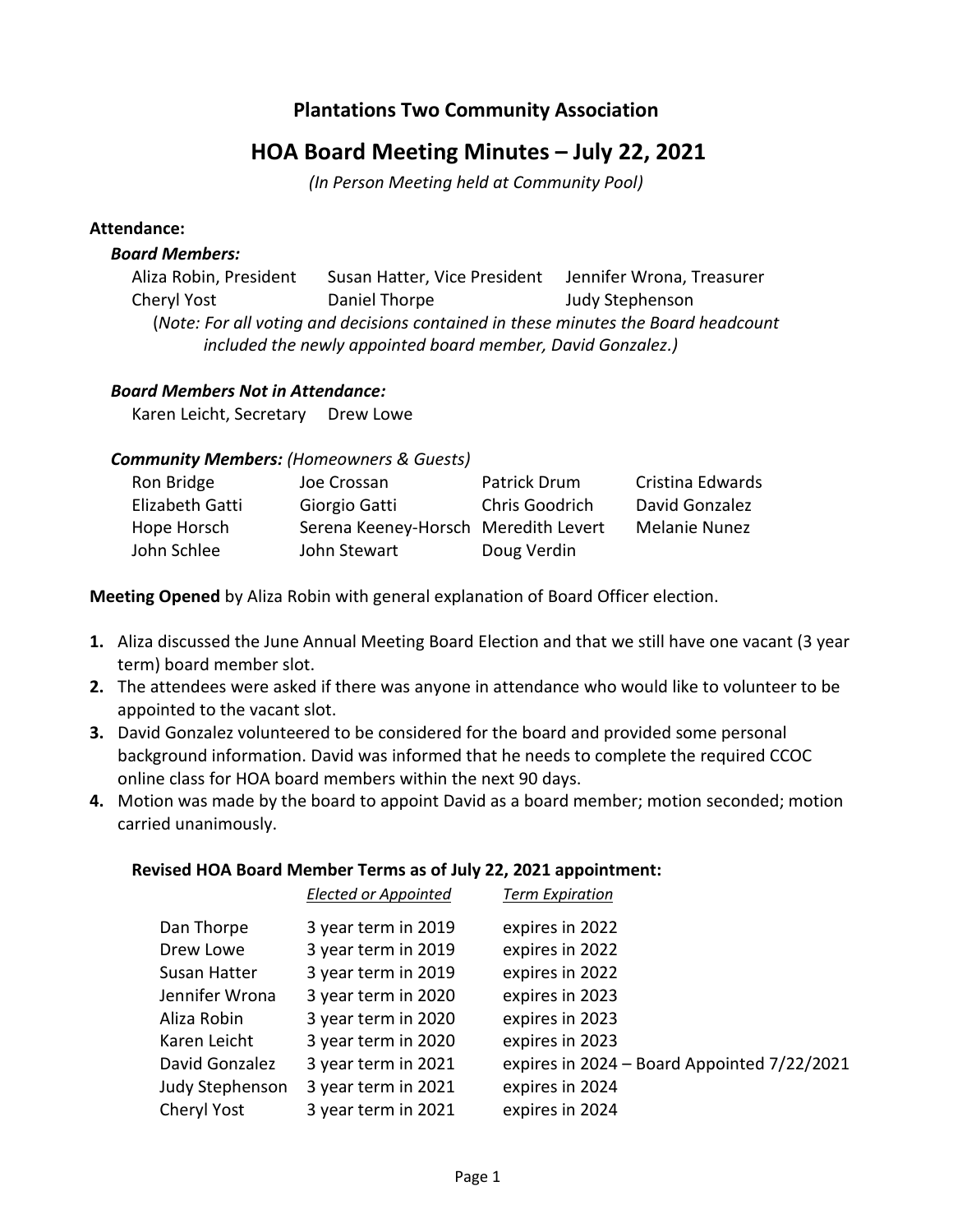### **BOARD OFFICER ELECTIONS:**

- **1.** Call made for Officer Nominations:
	- President: No new volunteers; Aliza volunteered to accept the nomination for another year.
	- Vice President: No new volunteers; Susan Hatter volunteered to accept the nomination for another year.
	- Treasurer: No new volunteers; Jennifer Wrona volunteered to accept the nomination for another year.
	- Secretary: Current Secretary Karen Leicht was not in attendance; therefore could not be nominated or elected without her acceptance. Since there were no other volunteers, Cheryl Yost agreed to accept the nomination.
- **2.** Motion made to accept the nominated slate of officers; motion seconded; motion carried unanimously. New Board of Directors Officers are:

President Aliza Robin Vice President Susan Hatter Treasurer Jennifer Wrona Secretary Cheryl Yost

#### **MINUTES:**

- **1.** Request made for a motion to approve both the June 17, 2021 Annual Meeting Minutes and the June 17, 2021 HOA Board Meeting Minutes as presented.
- **2.** Motion was made to approve the both the Annual & Board meeting minutes as presented; motion seconded; motion carried unanimously. Minutes will be posted.

#### **TREASURERS REPORT:**

- **1.** Treasurer Report was distributed to the Board prior to the meeting.
- **2.** Board members present at the meeting (per our new procedure) signed the form acknowledging that they reviewed the July 20, 2021 financial statements.

#### **ACC REPORT:**

Cheryl reported that since the June meeting the number of resale and improvement requests have dropped drastically. She has only received and completed:

- No Property Improvement Form reviews & approvals.
- 1 Resale Inspection and Certificate.
- 1 Revised Resale Inspection and Certificate after owners completed cited repairs.

#### **POOL REPORT:**

- **1.** Reported that the pool is finally running fairly smoothly.
- **2.** Membership numbers are up from last year.
- **3.** There was one lifeguard assist today with removal of a child from the well. No one was hurt.
- **4.** The Pool Committee will be meeting to review and refine pool member documentation, rules, etc. to improve and streamline our processes in preparation for the 2022 pool season.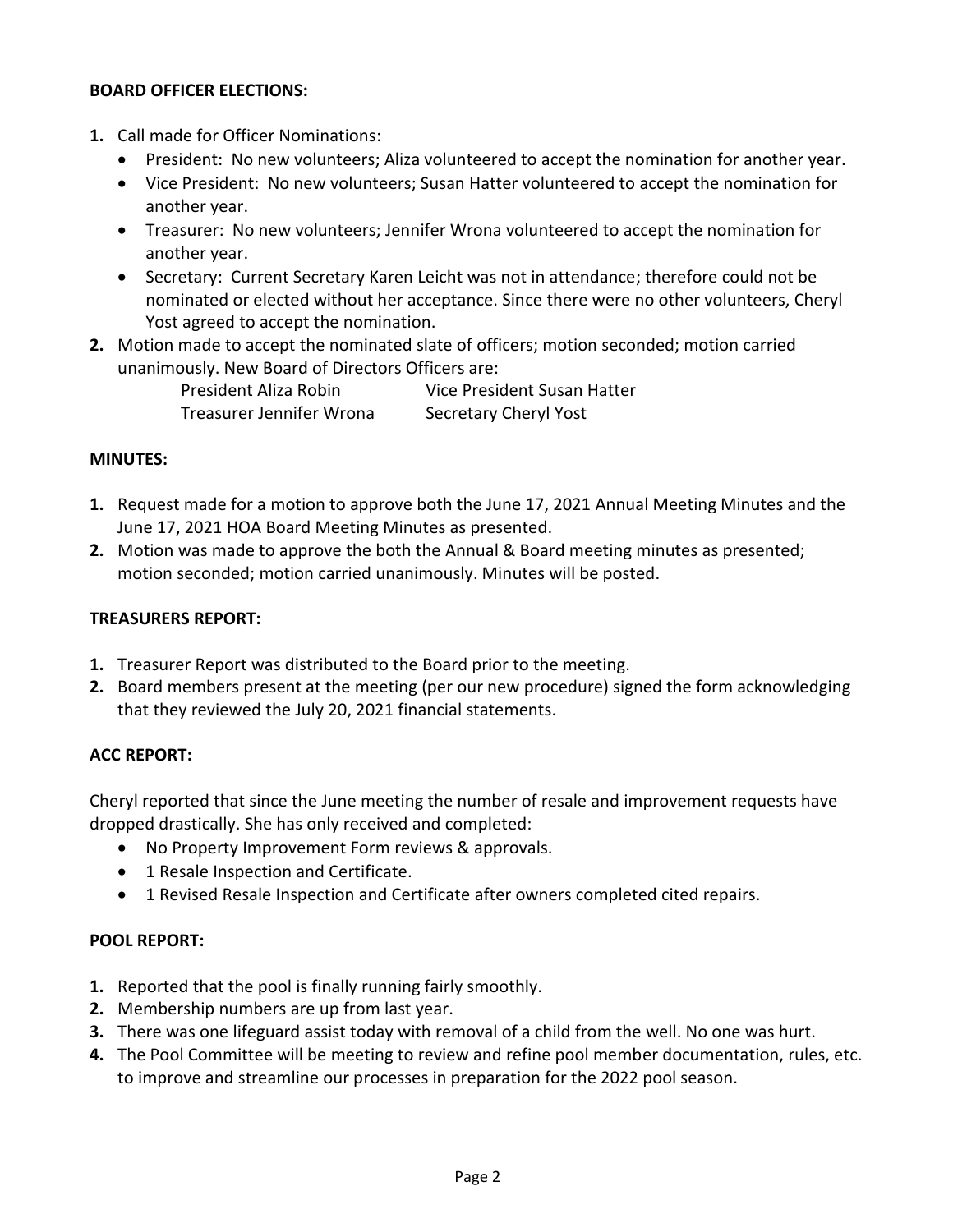### **GROUNDS & EROSION REPORTS:**

- **1.** Daniel Thorpe reported that he did a recent review of community trees with our contractor and will be working toward making a determination for possible removal of specific trees.
- **2.** Doug Verdin reported on the following Grounds repairs:
	- **a. Pool Exterior Lights**: The burned out pole light next to the pool building and adjacent to the parking lot is scheduled to be repaired on Friday, July 23.
	- **b. Sink Hole Repair**: The sink hole repair located behind East side Rolling Fork Way and Marsh Point Court/Primrose View Court was completed.
		- The issue seemed to be caused by an un-removable underground rock and groundhog activity.
		- The cost will probably be less than expected.
		- The re-seeding of the repaired area might need to be reseeded again in the late fall due to our current weather conditions and lack of rain.
	- **c. New Trash Receptacles**: Per approved contract installation of two new trash receptacles (one near the Tot Lot and one at the entry to the path coming from the pool parking lot) and removal of old broken trash receptacle (near tennis court) were completed.
	- **d. Tennis Court Gate & Lock Repairs**: Per approved contract bid:
		- Tennis Court gate & gate header fencing was removed and replaced with un-climbable expanded metal panels and a pull handle welded to the framing.
		- Broken Lock and knobs was replaced with a double cylinder deadbolt (matched to existing keys). The deadbolt lock requires a key to open from both sides and the gate will automatically lock when closed.
		- Notation to Minutes: Email notice was sent to all homeowners/residents regarding the completion of the repair and a general warning regarding the fact that if someone enters the courts and does not have a tennis court key with them inside the courts they will not be able to reopen the gate to exit the courts.
		- Request made that the Minutes show that the lock and fence repair were required to be made due to Vandelism and not an upgrade or change.
	- **e. Townhouse Sidewalk Repair:** The preliminary schedule to complete the repairs is as follows:
		- Mid-August Contractor Walk Through and Marking of areas to be repaired.
		- Mid-September Contractor will begin work on the repairs. Detailed schedule yet TBD.
		- Detailed schedule will be developed and provided to all townhouse owners and residents.
		- It was noted that during this process owner and resident vehicles will not be able to park in the areas being repaired until completion of the repair. Notices will be sent to owners and residents regarding moving their vehicles.
	- **f. Path Replacement Review**: A new review and quote of the paths on the South side of the community (all paths located on the pool side of Rolling Fork Way) will be completed in preparation for 2022 and/or future budget plans.
- **3. Tennis Courts Surface & Cracks Report:** Susan Hatter reported that after multiple calls to our previous tennis court contractor and receiving no response, she contacted a few other contractors to come and review the court surface and existing cracks. The one contractor who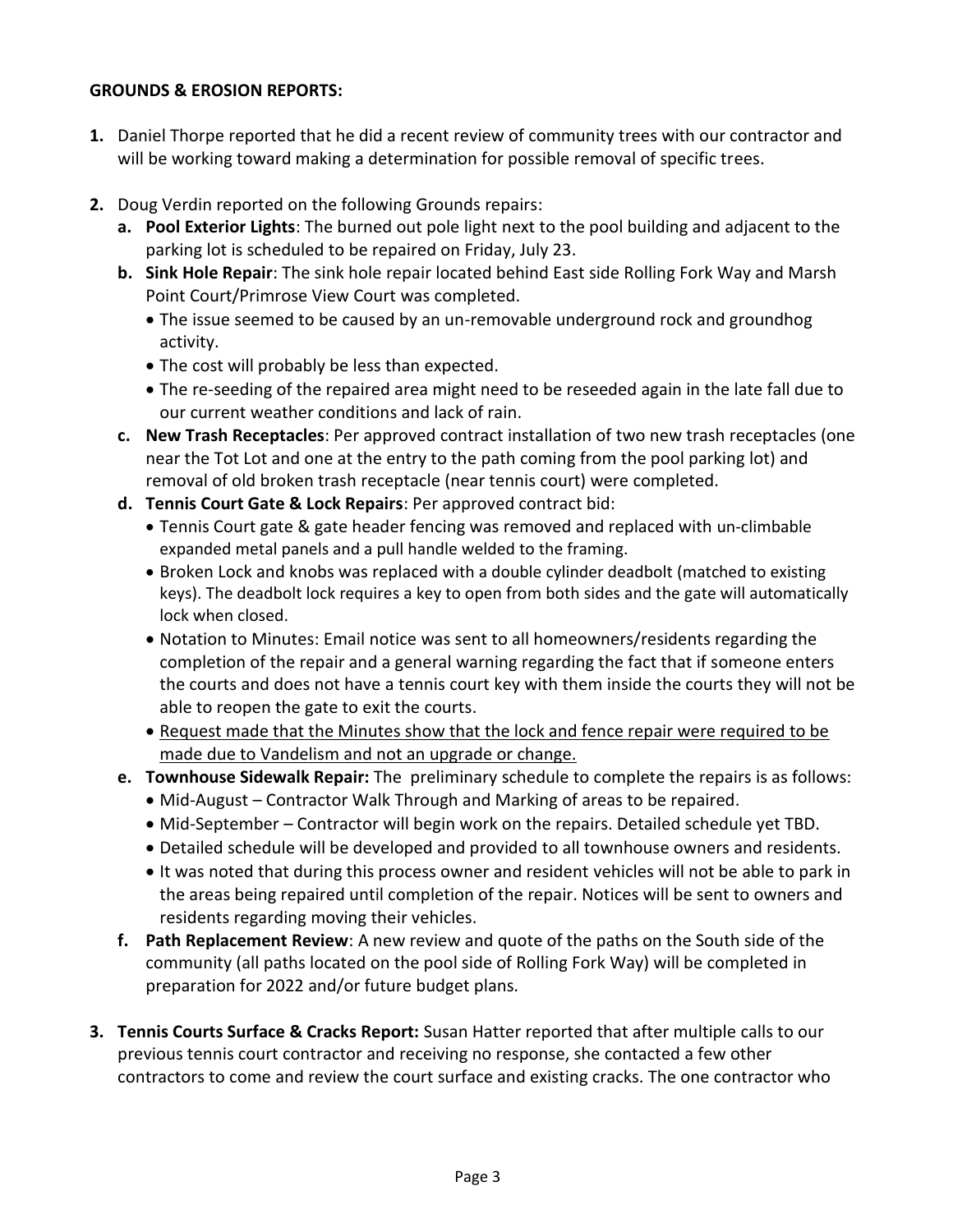responded came out and reviewed the courts with Susan, Doug and Cheryl. The All Pro Courts contractor's report and recommendations included:

- Repair current seam splits with a different edge tape which is a more flexible product which will handle the winter expansion and contraction problem better.
- Fill cracks wide enough to receive flexible crack filling material and wider cracks should be filed with a concrete material.
- Reported our courts overall are in very good shape and does not recommend removal and reconstruction of the court asphalt base and completely rebuilding the courts. He further explained:
	- $\circ$  The courts could be completely resurfaced (not just top coated) which would include removal of top surface, filling and leveling the surface, and then install the top coat and stripping for around \$50,000.00 (as long as the large foundation crack which was previously repaired does not start to fail).
	- $\circ$  Or as long as the foundation crack repair is holding up to simply do a yearly (or as needed) troweling of existing crack seam splits and repairing any new cracks for approximately 2,000.00+/- per year.
	- o His recommendation would be to continue with possible yearly repairs for around 2,000.00+/- and not to do a resurface unless the foundation crack fails.
	- $\circ$  He did a detailed review and measurements of the courts and sent us proposal to do the needed repairs in September 2021 for \$2,100.00 otherwise the repairs would have to wait until late May or early June 2022 and the prices will probably be higher. The proposal includes a 2 year warranty.
	- o Susan recommended we accept this quote and proceed with the repairs in September.
	- o Later in the meeting a motion was made to approve and accept the \$2,100.00 for repairing the tennis courts; motion seconded; motion carried.

# **NEW CAPITAL RESERVE STUDY:**

- **1.** Discussed the new bill (HB 567/MC 03-21) requiring all HOA's to complete a capital reserve study every five (5) years.
	- A new full or updated study must be completed by October 1, 2022.
	- The new bill further requires that HOAs in Montgomery County provide funds to the reserve in accordance with the most recent study, and has the authority to increase assessments to cover the reserve funding amount required despite existing assessment fiscal year percentage restrictions.
	- Reserve Study must be done by a provider with appropriate credentials in conjunction with the HOA.
- **2.** Austin Wolner volunteered to assist the board by reviewing and contacting appropriate providers for costing for doing our new study.

# **COMMUNITY NAME ISSUE:**

**1.** Aliza discussed a prior community name change request and the initial research by a community member into this issue. The research and discussions were put on hold during the COVID pandemic. Stated the request was made to restart the discussions and the community member was directed to form a committee to look into the issues further.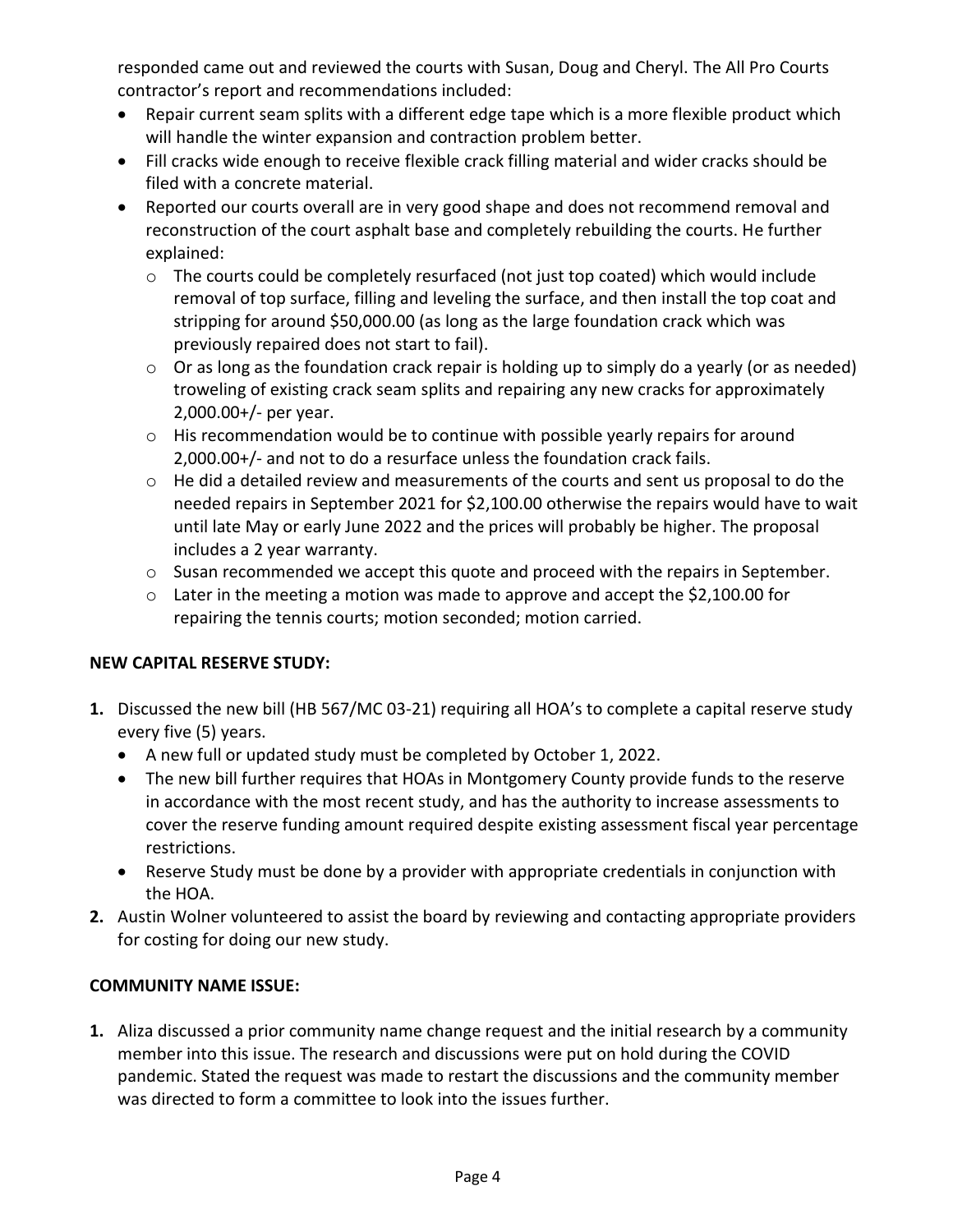- **2.** First order of business was for the Board to approve and appoint a committee chair.
	- Chris Goodrich volunteered to be the Chair.
	- The board made a motion to accept Chris as the committee chair; motion seconded; motion carried (vote 6 for and 1 abstain).
	- There were currently a total of 6 volunteers on the committee.
- **3.** The Board presented an initial outline of the their requirements to the newly created Committee directing the research details including all related costs, work required, documents, etc. needed for acquiring a new Doing Business As (DBA) name for our community. Note: The Board's Initial Requirements are attached to these minutes and are subject to changes and additions by the board as needed.
- **4.** The Committee was tasked to only do research which will be presented to the Board for further review and discussions.
- **5.** Some requirements that fall under the responsibility of the Board were discussed. Cheryl Yost will contact our legal counsel regarding the legal concerns as related to the bylaws and covenants. Jen Wrona will follow up with issues related to our banks and insurance.

## **COMMUNITY MEMBER Q&A DISCUSSIONS:**

- **1. Liability Insurance:** Due to current rate of increases in costs, current issues that HOAs are facing and the current basic HOA insurance standards, Ron Bridge suggested that we should revisit the issue of obtaining a \$5M umbrella insurance policy to cover all of our current policies, including our current D&O and liability policies.
- **2.** Explanation provided in response to a question regarding the function and responsibilities of committees. An invitation was given to the attendees to join a committee that was of interest to them. It was recommended that if someone wanted to volunteer and be contacted by a committee that they put the name of the committee they wish to join next to their name on the attendance list and someone would be in contact with them.
- **3.** General discussions were held by attendees regarding the Community Name issue.
- **4.** Discussion held re: repair to the damaged entrance island to the community. John Stewart reported that the problem has been reported to the State Highway Administration, since it is not a Montgomery County issue and there has been no information provided by the State as to when the repair might be completed.
- **5.** Stormwater Management Pond:
	- Request made that the HOA to do maintenance and cleanup around the stormwater management pond which would include:
		- o cleaning trash out of the pond
		- o cleaning up the debris and plant growth around the pond
		- o trim or remove trees growing over the pond.
	- Discussions were held regarding what is the HOA responsibility since the pond is regulated by and the responsibility of the county. It was stated that we have contracted with our lawn maintenance service to trim the grass and growth twice a year per specific directions and county specifications.
	- It was also discussed that the water could be hazardous and should be tested by the county before anyone makes an attempt to enter the water to remove the trash.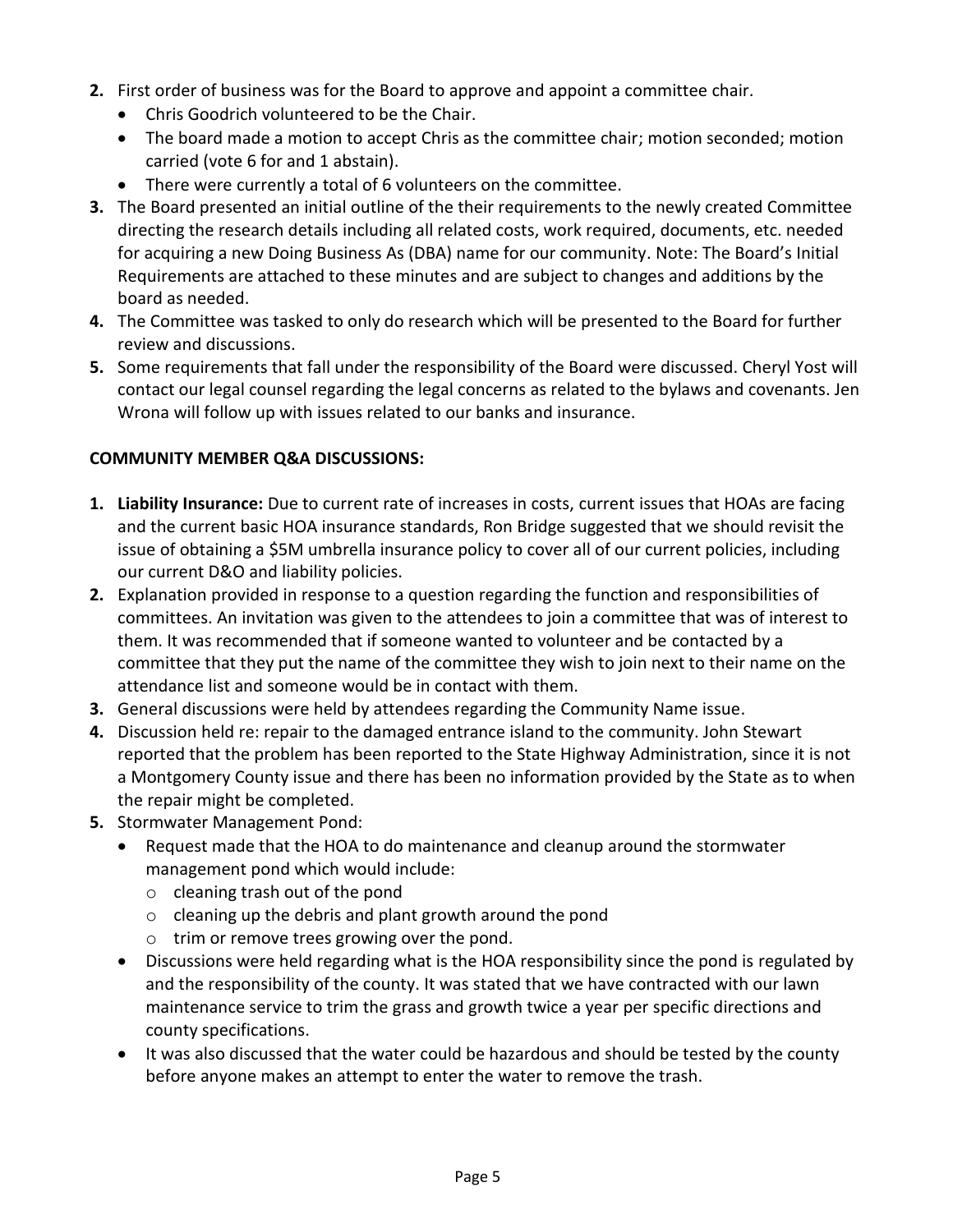- **6.** Discussed general issues regarding trash in common areas and townhouse areas.
- **7.** Complaints made regarding the couches in the woods near the stormwater management pond. Apparently a previous couch was removed in April and there is now a new couch and chair in the woods. The board will make arrangements again for the removal of the couch and chair.
- **8.** Request made by Daniel Thorpe for the board to reconsider the decision not to allow the Dog Swim and the close of the pool season.
- **9.** Question asked about the possibility of lighting the pathways behind the homes for safety and usability. It was stated that the cost would not be feasible (a) since electric lines would have to be run to facilitate the lighting and (2) solar path lights would be removed, stolen or vandalized regularly.
- **10.** Food Trucks:
	- Question as to if and when the food trucks would be returning to the community.
	- Board informed everyone that the food trucks would not be starting up again after summer due to the amount of work and issues involved in handling the arrangements and doing the required paperwork.
	- It was requested that the Board please *Thank Kathy Zegowitz* for her efforts on handling the food trucks and there were very much enjoyed and appreciated.

## **Future HOA Board Meetings:**

September Board Meeting (will be scheduled if needed) October Board Meeting, date and location TBD (dependent on Woodfield ES space availability)

## **Meeting Adjourned**

Attachment: Name Change Research Requirements

Reference Information related to County Stormwater Management Ponds: MC DEP Sediment Pond Info: [https://www.google.com/search?client=firefox-b-1](https://www.google.com/search?client=firefox-b-1-d&q=mc+dep+non-) [d&q=mc+dep+non-s](https://www.google.com/search?client=firefox-b-1-d&q=mc+dep+non-)tructural+maintenance+for+stormwater+ponds Duckweed Info: <https://www.thespruce.com/duckweed-plant-profile-5181229>

**Notice:** After adjournment of the July 22, 2021 HOA Board Meeting, the Board of Directors held a short Closed Executive Session to discuss a matter pertaining to a member of the Board. It was decided that the board would compose and send a written notice to the member explaining our concerns and requesting a response.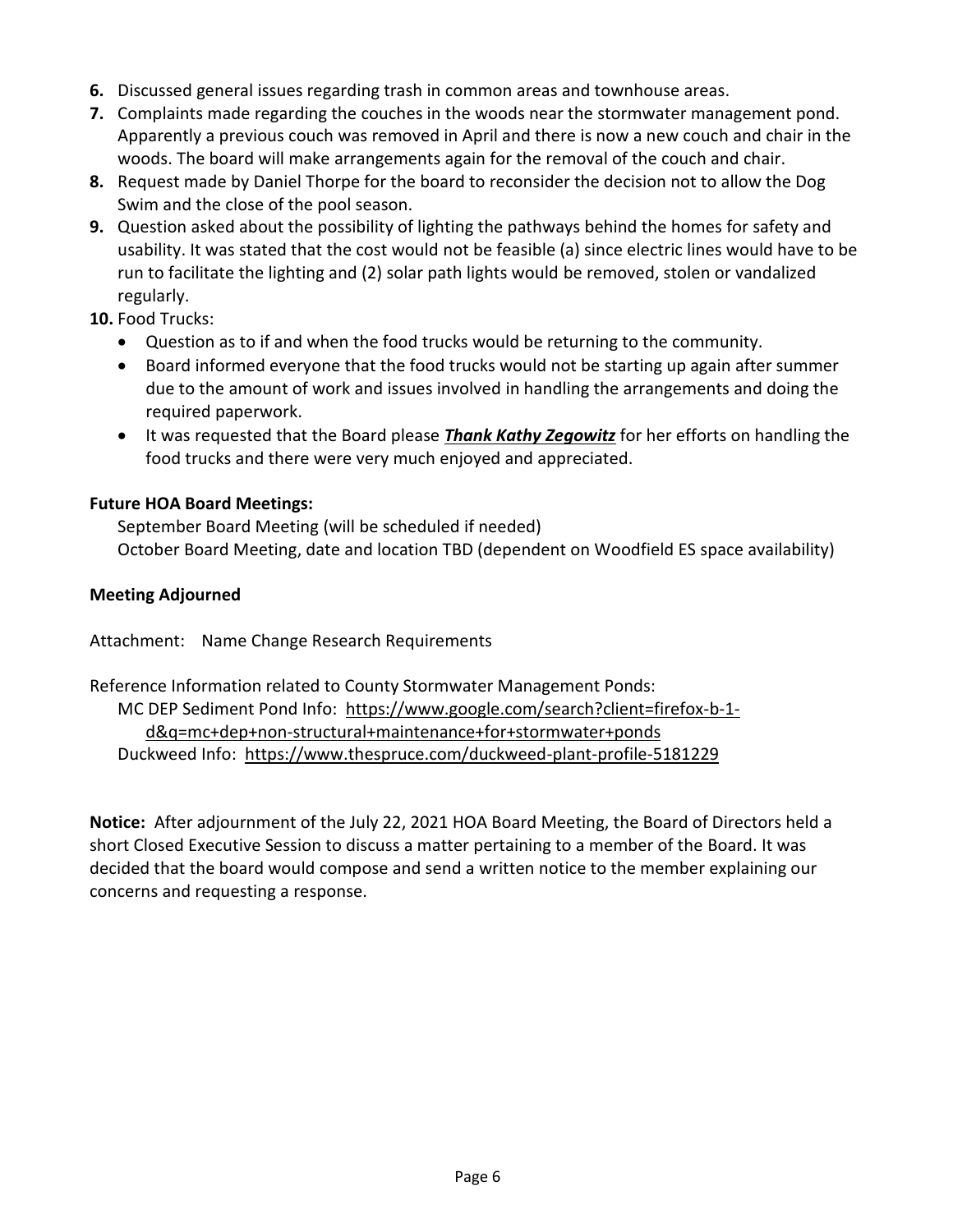# Plantations Two Community Association, Inc. **Board of Directors'** *Initial Requirements* **for the NAME CHANGE COMMITTEE**

As of July 22, 2021

In regards to the potential corporate name change to the Plantations Two Community Association, Inc. "Doing Business As …TBD...", the Board requires that the Committee completes the tasks detailed below:

- 1. Submit Designation of Committee Chair for HOA Board approval & appointment.
- 2. The Committee will hereby be tasked to Research and Provide to the HOA Board of Directors detailed information and an actual itemized budget of all costs to complete the following tasks:
	- a. State of Maryland required Forms, Documentation & Regulations to be filed with the state in order to create the "Doing Business As" designation for the Community Association & any associated costs. The completed documentation will need to be reviewed by the Board and our legal counsel before being filed. List any associated cost from the state. (Or, if determined necessary, filed by our legal counsel on our behalf).
	- b. Other State and/or County Departments that require notification/filing of our name change and what documentation each department requires. Some notifications/filings the Board knows need to be done (but not necessarily a complete list):
		- Maryland State Department of Taxation
		- Montgomery County Department of Taxation
		- Montgomery County Commission on Common Ownership Communities (CCOC)
		- Montgomery County HOA Depository *(to be done by the HOA Board or Legal Counsel and includes ~ \$25.00 county filing fee, postage, and possible legal fee.*

#### c. SIGNS: (Need to add changes to Piranhas equipment too.)

- Provide the HOA Board with an Actual Quote (to include materials to be used, removal of old signs, installation of new signs, and clean up and disposal of debris) of the 3 Proposed Sign Replacements. The Quote should also have a detailed design/layout of the new signs.
- *Board of Directors will have to determine cost of all other community signs and banners to be replaced like-for-like* (i.e., Townhouse parking signs, pool parking signs, tennis court signs, pool parking lot snow warning signs, pool membership advertisement banners, yard sale banners, signs in the pool building, etc.) that currently have the name Plantations Two on the signs). The detailed information will be provided to the committee.
- d. Requirements to officially Change our Name for the following *(to be researched and cost provided to the Committee by the HOA Board Officers)*:
	- Bank Accounts, CDs, Checks, etc.
	- Accounting Information
	- Insurance Policy Changes
	- Web Page Changes